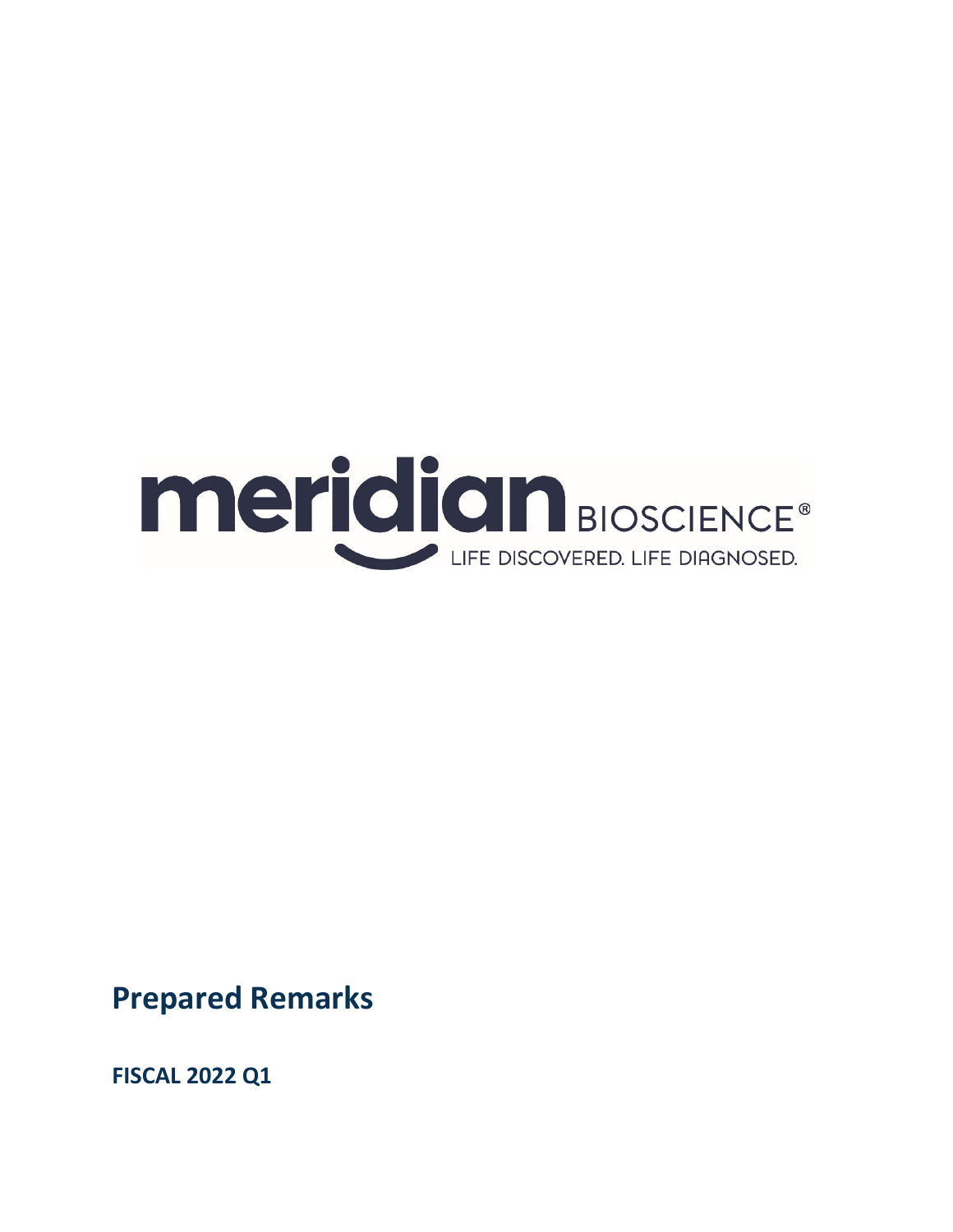# **Meridian Bioscience FY2022 First Quarter Earnings Call**

# **February 4, 2022**

# **CHARLIE WOOD:**

Thank you.

Good morning and welcome to Meridian's fiscal 2022 First Quarter earnings call. With me are Jack Kenny, Chief Executive Officer, and Julie Smith, Senior Vice President, Controller and Principal Accounting Officer.

Please note that our SEC filings, earnings release and slides to accompany this call are available on our website at investor.meridianbioscience.com. We will post a copy of these prepared remarks after the call.

Jack and I expect to participate in at least one conference prior to the next earnings call, but do not have anything to announce at this time. Per usual, details of any events will be announced via press release and posted to our website as they are finalized. Finally, our Q2 fiscal 2022 earnings call is currently scheduled for Friday May 6<sup>th</sup>, 2022.

Before we begin today, let me remind you that the presentation and the Company's remarks include forward‐looking statements. Forward‐looking statements are subject to numerous risks and uncertainties, many of which are beyond the Company's control, including risks and uncertainties described from time to time in the Company's SEC filings. The Company's results may differ materially from those projected. Meridian makes these statements as of today, February 4th, 2022, and undertakes no obligation to publicly update them. Additionally, the Company's remarks also include market data based on management's knowledge of the industry and good faith estimates of management. The market data referenced involves a number of assumptions and limitations, and you are cautioned not to give undue weight to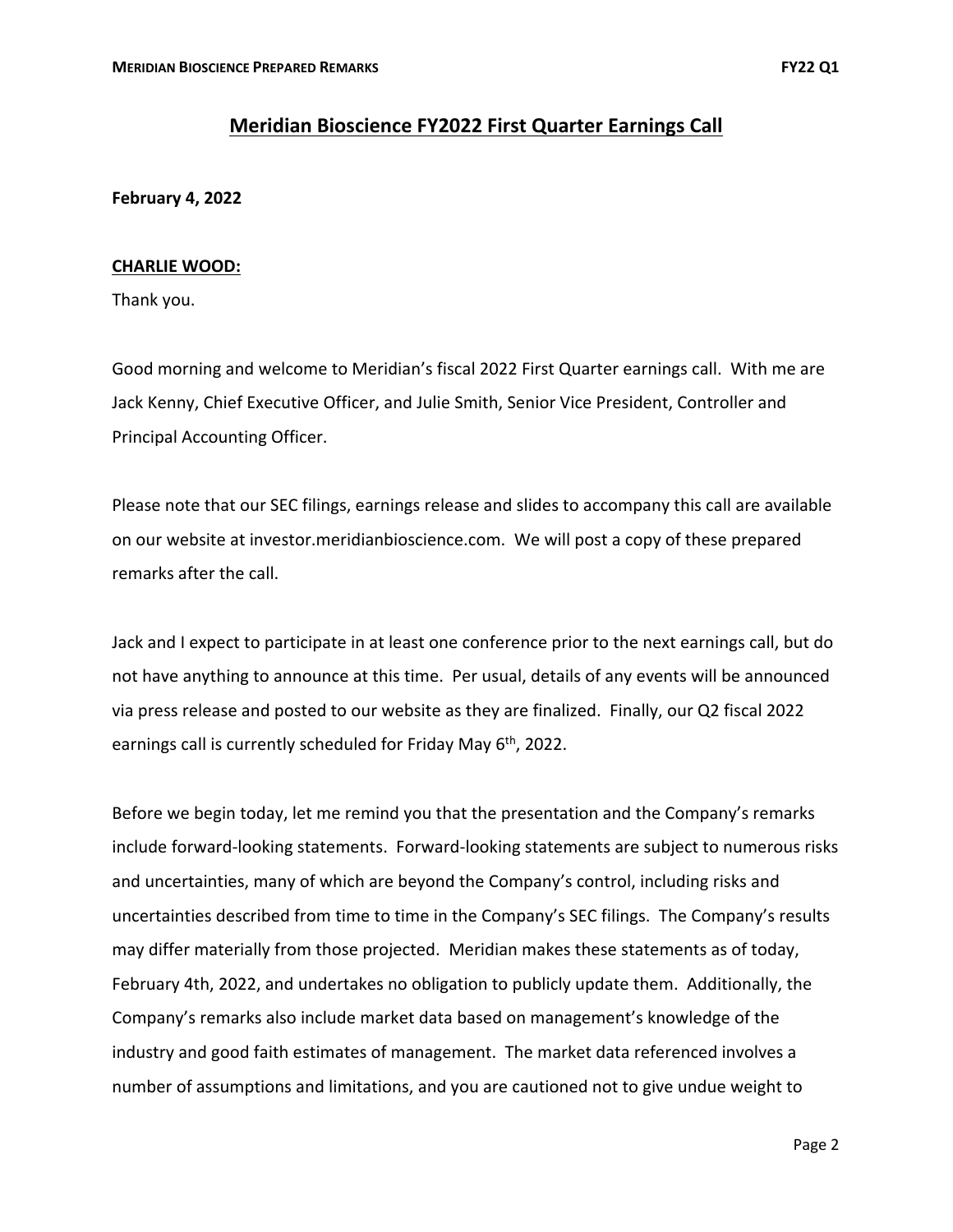such estimates. While we believe the estimated market position, market opportunity and market size information is generally reliable, such information, which in part is derived from management's estimates and beliefs, is inherently uncertain and imprecise and has not been verified by any independent source. Lastly, throughout this presentation, we refer to non‐ GAAP financial measures, specifically operating expenses, operating income, operating margin, net earnings and net earnings per diluted share, each on an adjusted basis. A reconciliation of these non‐GAAP financial measures with the most directly comparable GAAP measures and other related discussion are included in our earnings release.

And now I would like to turn the call over to Jack.

### **JACK KENNY:**

Thank you, Charlie.

While disappointed that we are fighting yet another wave of COVID‐19 infections across the globe, I am pleased to be here recapping another fantastic quarter for Meridian, one of the best in the Company's history. What is really exciting about this quarter is that the strong result is due to both businesses performing ahead of our internal plan. This dynamic bodes well for the quarters to come.

Diagnostics was up 10% year‐over‐year, and the Omicron wave of this pandemic drove higher demand for our Life Science reagents relative to our fourth quarter of fiscal 2021. Julie will elaborate more, but it should be noted that the first quarter of fiscal 2021 was a record quarter for the Company, and while the metrics will show Life Science down year-over-year, this most recent quarter was one of the best on record, with sales in the first three months nearing levels it would have taken us nearly a full twelve months to achieve pre‐pandemic.

Operationally, the company made tremendous progress in the quarter, perhaps outshining the strong financial results.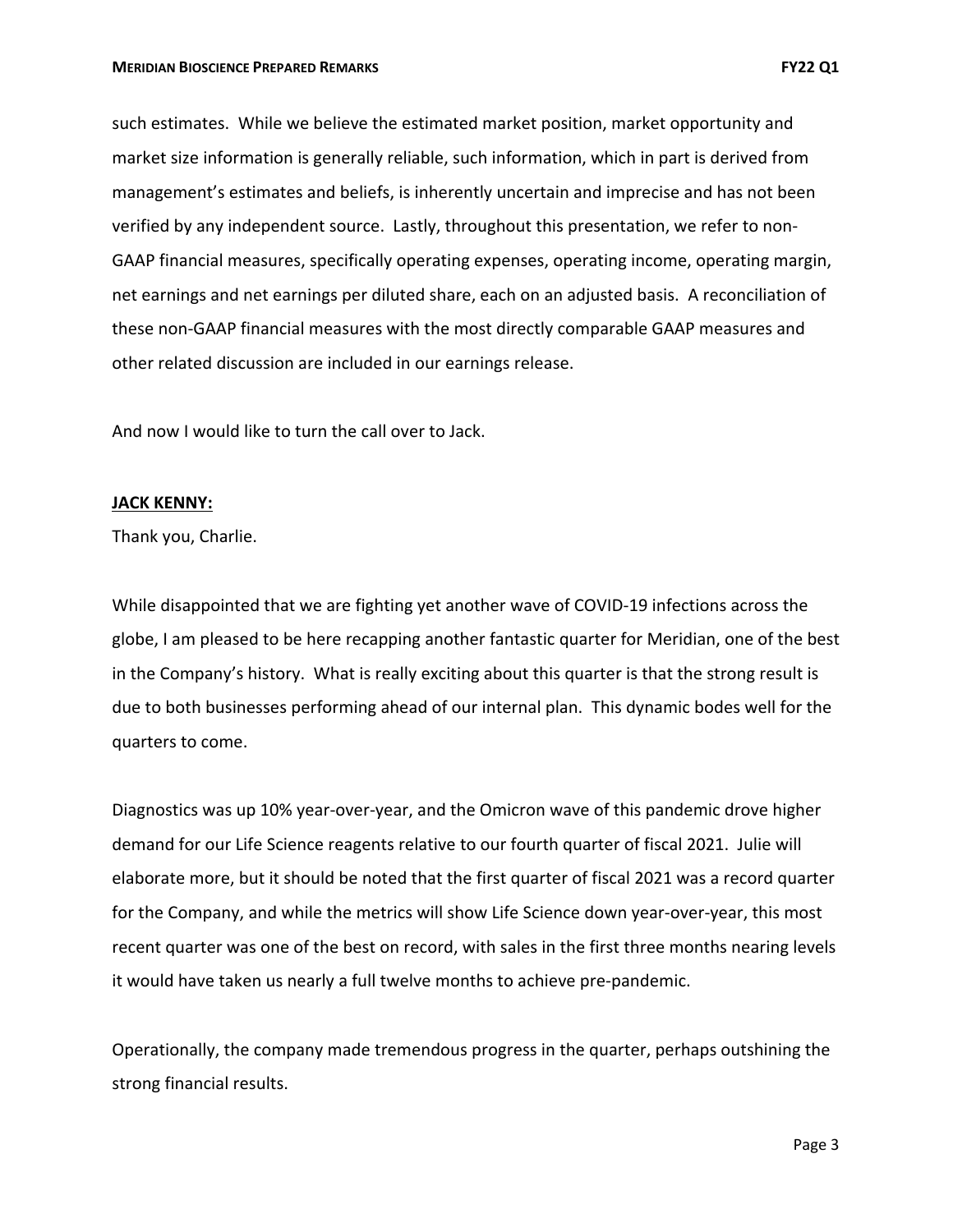The Life Science innovation engine in London kept cranking, with the launch of the first sample‐ specific mixes in our Lyo-Ready™ format, which are designed for use in molecular assays that are lyophilized. These first products were our saliva mixes, and we will be launching more throughout the year.

Enhancements made in fiscal 2021 in our Life Science manufacturing still leave capacity for growth. The team has deftly managed the supply chain challenges plaguing other companies in the industry and we continue to have ample inventory of critical raw materials. As I have mentioned in the past, our ability to meet the demand of our customers, throughout surges in the pandemic, has won awards from our suppliers and helped us win business from the competition. We are being diligent in staying ahead of the situation to protect our reputation as one of the most reliable suppliers in the industry, in addition to being the leading innovator with our Air‐Dryable™ format and sample specific mixes.

Also in the quarter, two Diagnostics assays received approval from the FDA, with Curian® Campy receiving 510(k) clearance and the Revogene® SARS‐CoV‐2 assay receiving emergency use authorization. The later is being updated in response to the Omicron variant and we are working closely with the FDA to get that shipping later this quarter. The LeadCare® team in Billerica has made substantial progress on resolving the issues with the third‐party components behind the recall initiated last year. The team is in the process of validating the new packaging components and we remain highly confident that we will have this important product shipping again by the end of this quarter. Of course, exact timing is subject to review with the FDA.

The ramp-up of Revogene<sup>®</sup> manufacturing continues its pace. The new line in Quebec became operational in the quarter and the first line in Cincinnati just completed validation and recently began producing kits. As we announced earlier this week, the NIH continues to be a strong believer in the benefits of the Revogene® system, awarding us another \$2.5 million to support the continued manufacturing scale up and the development of the respiratory panel.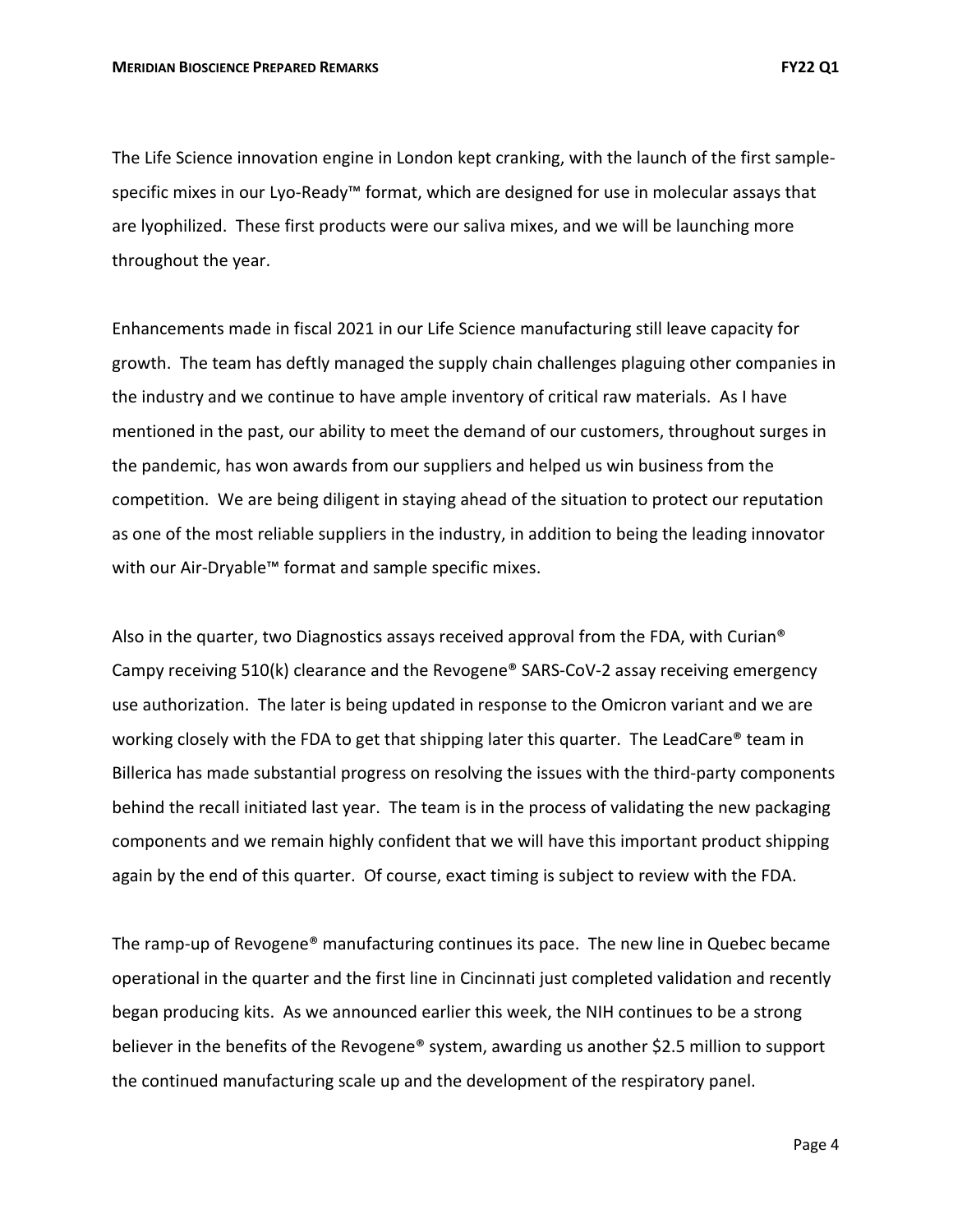Our *H. pylori* franchise is our most important contributor to the Diagnostics segment and the team keeps delivering results. Integration of both the BreathID® and BreathTek® acquisitions are now complete. This is a perfect example of the expertise we have built in M&A, seamlessly integrating two acquisitions, including a carve‐out, in the midst of a pandemic where travel has been greatly limited.

This is a good segue into a new feature I would like to introduce in fiscal 2022. In an effort to provide a better appreciation for the opportunity that lies ahead at Meridian, I would like to take some time to provide further details on important areas of our business. A good place to start is with *H. pylori*, as that franchise is the largest disease state for our Diagnostics segment, accounting for approximately 45% of our Diagnostics revenue in Q1, and offering a tremendous growth opportunity.

As you know, Meridian was the pioneer in stool antigen testing, introducing the first assay of its kind in 1998. We had patents on that testing method, which expired in 2016 and 2017, that yielded extremely high margins. As new entrants emerged following expiration of the stool antigen *H. pylori* patents, we took steps to protect that business. First, we entered into multiyear agreements to annually step down pricing with our largest customers. Second, we entered into a strategic partnership with DiaSorin to accommodate higher volume customers by providing an *H. pylori* assay on the fully automated high‐throughput Liaison platform. Adding this product to our portfolio allowed us to diversify our volume‐based market segments and complement the other technologies in our *H. pylori* franchise. Both of these strategies have been successful in maintaining our leadership in testing volume, albeit at a lower average selling price.

In 2020 we added urea breath testing (also known as UBT for short) to our already strong *H. pylori* franchise with the acquisition of Exalenz Bioscience, the manufacturer of the BreathID® system. Last year, we acquired the BreathTek® product line from Otsuka, another urea breath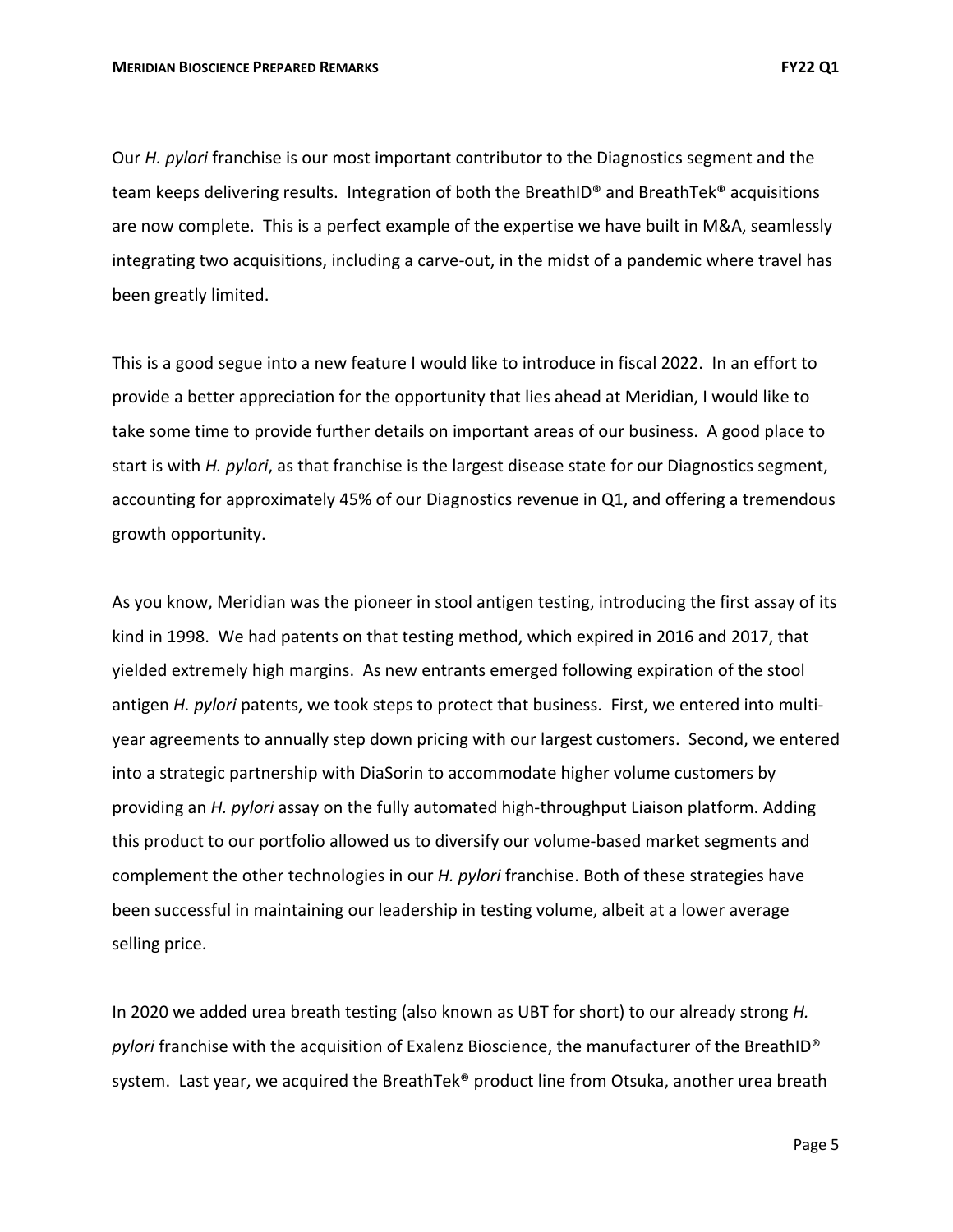test for *H. pylori*. With these products, we are the only company selling FDA approved assays for both stool antigen and urea breath testing for *H. pylori*. This is an important advantage for our sales force in crafting solutions for our customers. Each test has advantages and challenges, and often clinicians are biased towards one solution over the other. While both testing methods have good sensitivity and specificity, UBT has superior performance relative to stool. UBT also uses a sample type that is easier to collect and process. The downside to UBT is that patients need to stop taking medications that are suppressing their symptoms for two weeks prior to the test.

There is one other minimally invasive approach to detecting *H. pylori,* serology. This was the first method developed for testing *H. pylori,* and has significant limitations. First, it is dramatically less sensitive than either UBT or stool antigen testing. Second, and most importantly, it does not confirm whether you have an active infection. This could lead to misdiagnosis and the overuse of antibiotics. Additionally, it cannot be used to confirm eradication after a patient completes a treatment plan which can lead to long‐term consequences for the patient. Poor performance of serology testing has led to reduced or, in many cases, no reimbursement for this type of testing. Further, key medical organizations such as the American College of Gastroenterology and the American Gastroenterological Association have recommended against using serology tests. Despite that, there are still a number of doctors using these tests and we estimate that over 25% of *H. pylori* testing is done with serology.

Globally, *H. pylori* prevalence is very high, as well as in the U.S., where it is estimated that on average 25 to 30% of the population is infected, with greater than 50% infection rates in more ethnically diverse areas. With only an estimated 6 to 8 million tests performed per year, many people remain undiagnosed and untreated. This results in billions of dollars spent on over-thecounter and prescription medications that only address the symptoms and not the underlying infection. When left untreated, *H. pylori* can lead to peptic ulcers and in some cases gastric cancer, where *H. pylori* is the leading cause. So, there are very compelling reasons, both for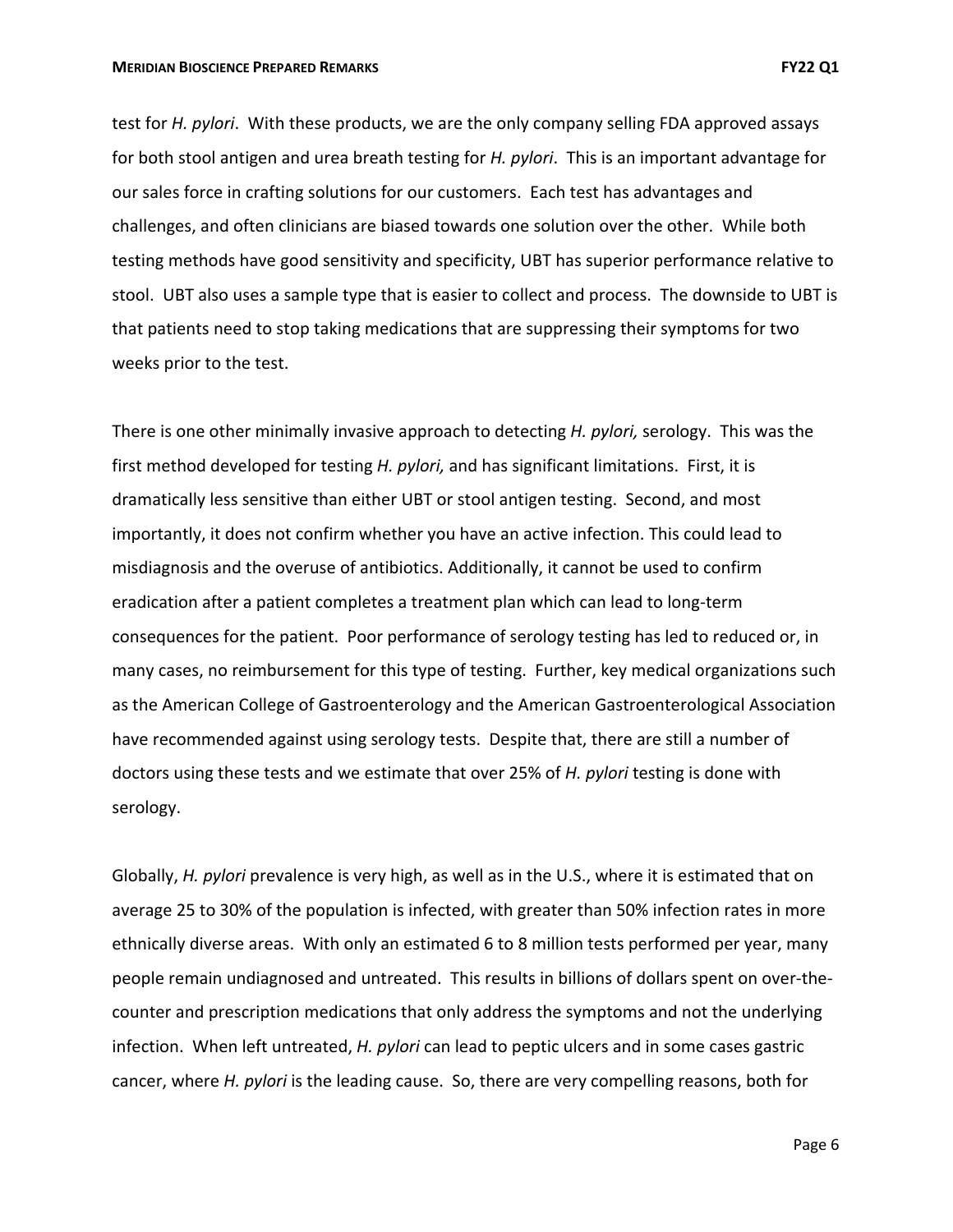#### **MERIDIAN BIOSCIENCE PREPARED REMARKS FY22 Q1**

patient health and efficiency of healthcare spending, to increase testing. One of our strategies to increase testing is to provide education to both patients and physicians on the disease itself, the prevalence, and negative consequences of not properly diagnosing and treating *H. pylori*. Meridian offers health systems a solution with options for non‐invasive, guideline recommended, active infection tests. Regardless of the choice in testing method (stool antigen or UBT), we encourage more testing to accurately diagnose patients and reduce cost related to misdiagnosis and treatments.

Lastly, we have noticed that H. pylori testing volume is weighted more towards the large reference labs than other products in our portfolio. On average, most products see 20% of the testing volume performed at the national reference labs. For *H. pylori*, the volume in roughly triple that. There is an opportunity to shift that testing closer to the patient, enabling a better patient experience and outcome. Additionally, it is possible to obtain a higher ASP that is a win/win for both Meridian and our IDN customers with the removal of one part of the value chain.

In summary, there are three vectors for growth in this disease state: (1) convert existing serology volume to one of our better performing alternatives, (2) grow the market through more testing, and (3) drive higher ASPs through decentralized testing. This makes *H. pylori* one of the Diagnostics segment's best growth opportunities.

Now I will hand the call over to Julie to provide some additional details on the financials for the quarter.

### **Julie Smith:**

Hello everyone.

As Jack mentioned, this was a very strong quarter for Meridian that exceeded our expectations in both the Life Science and Diagnostics segments.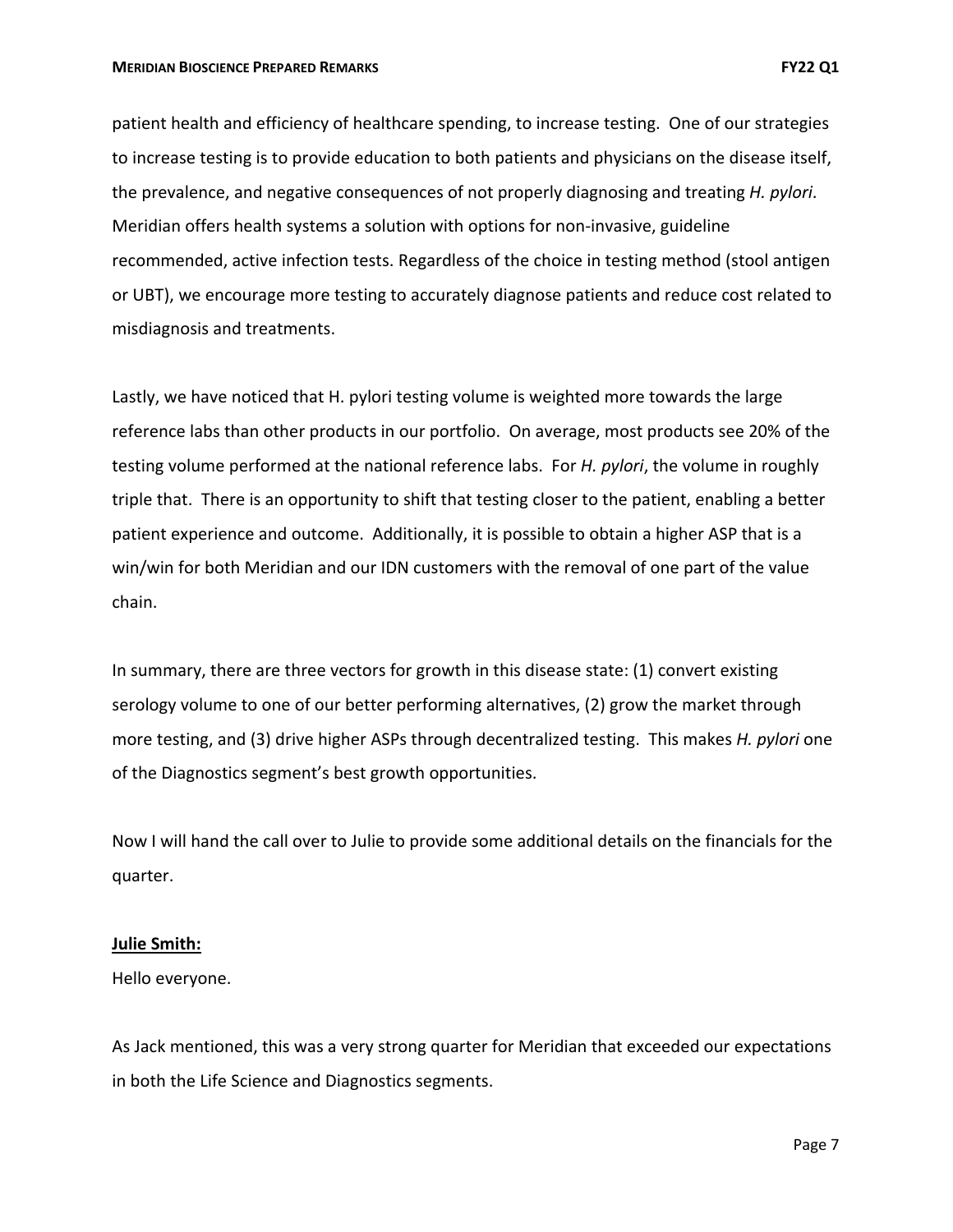- **Consolidated Net Revenues** were \$88 million, down 5% year‐over‐year, but second only to Q1 of 2021. **Diagnostics segment net revenues** grew 10% to \$33 million. This growth was driven by strength in gastrointestinal and respiratory product revenues, partially offset by negligible LeadCare<sup>®</sup> revenues. In the gastrointestinal category, a significant driver of growth was the addition of BreathTek®, which we did not have in Q1 of fiscal 2021. In respiratory, the primary driver of growth was increased demand for our mycoplasma, Group A Strep and RSV products. Interestingly, flu demand, while up year‐ over‐year is still very light. **Life Science** had a very strong quarter, with **Net Revenues of \$55 million**. As we mentioned in last quarter's call, we are no longer reporting the portion of Life Science revenue driven by COVID‐19. Many of our customers use our reagents in multiple tests; therefore, it has become too difficult to estimate the portion of molecular reagents that are used solely in the manufacture of COVID‐only tests. That said, it is fairly obvious that the year‐over‐year decline in molecular is driven by decreased demand related to COVID‐19 molecular testing. However, what isn't clear is that there is offsetting growth from respiratory panels and non‐COVID assays which are manufactured using our molecular reagents. On the immuno side, demand for SARS‐ CoV-2 antibodies, which are used to make rapid antigen tests, were the biggest contributor to growth. However, non‐COVID product revenues were also up more than 30% year‐over‐year. This was led by our blocker product line, which increased by almost \$2 million or 113%.
- **Consolidated Gross Margin** was 56%, with a Diagnostics margin of 48% and a Life Science margin of 60%. While the Diagnostics margin is low by historical standards, it was modestly better than our expectations. The primary driver of these lower margins is LeadCare® being off the market, which is a drag of approximately 400 basis points. Life Science gross margin was down, both year‐over‐year and sequentially from Q4, due to variation in the mix of revenue between immuno and molecular products. As we have said in the past, due to the nature of the molecular reagent manufacturing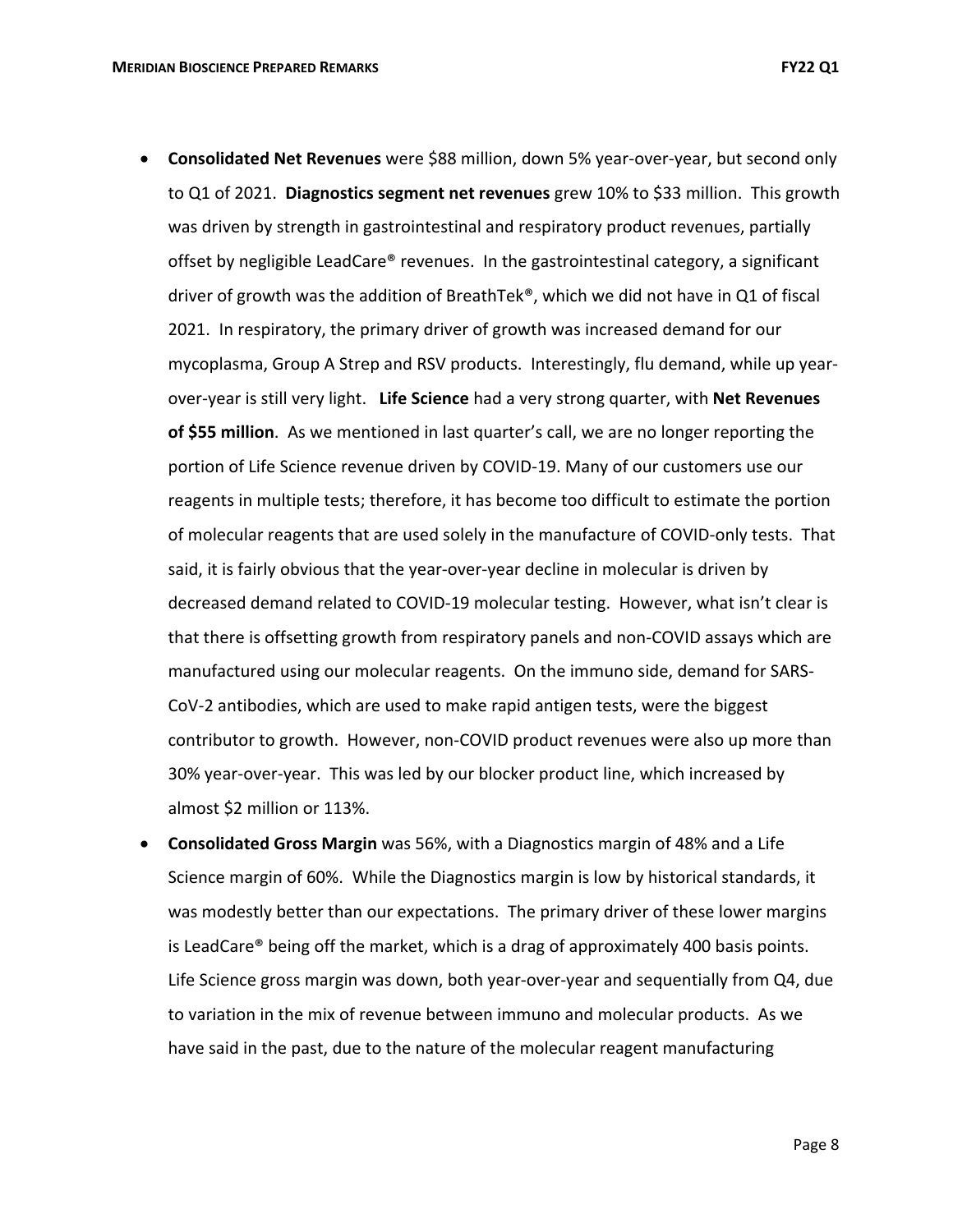process, which benefits more from scale than the immuno reagents, our molecular products have dramatically higher gross margins than the immuno products.

- **Adjusted Operating Expenses** were \$29 million, up \$4 million year‐over‐year due to increases in consolidated G&A costs, R&D spending in Diagnostics, and sales and marketing expense across both business segments. GAAP Operating Expenses were also \$29 million, up \$2 million versus prior year driven by the aforementioned items, and partially offset by a decrease in legal expenses and contingent consideration expense.
- **Consolidated Operating Income**, on an adjusted basis, was \$21 million, a margin of 23%. This breaks down to an **Adjusted Operating Margin** of 48% for Life Science, partially offset by an Adjusted Operating Loss of \$2 million for Diagnostics. Overall, the biggest driver of operating margin is the lower gross margin for both segments.
- **Adjusted Diluted EPS** was \$0.35, compared to \$0.65 in the first quarter of fiscal 21, while **GAAP diluted EPS** was also \$0.35 in Q1 of 2022, compared to \$0.61 in Q1 of 2021.

If you want to dig deeper into the drivers for the first quarter of fiscal 2022, please refer to our press release and our 10Q, which will be filed today.

Turning to the balance sheet… As of December 31, we had \$73 million in **Cash.** During the quarter we also repaid \$10 million on our line of credit, putting us in a net cash position. This leaves us with a borrowing capacity of \$150 million. As we mentioned on the last earnings call, in October we revised the terms of our existing credit facility to increase the capacity to \$200 million, extend the maturity date to 2026, and incorporate other favorable changes in the covenants.

I will now turn the call back to Jack to discuss guidance and offer some closing remarks…

### **Jack Kenny:**

Thanks Julie.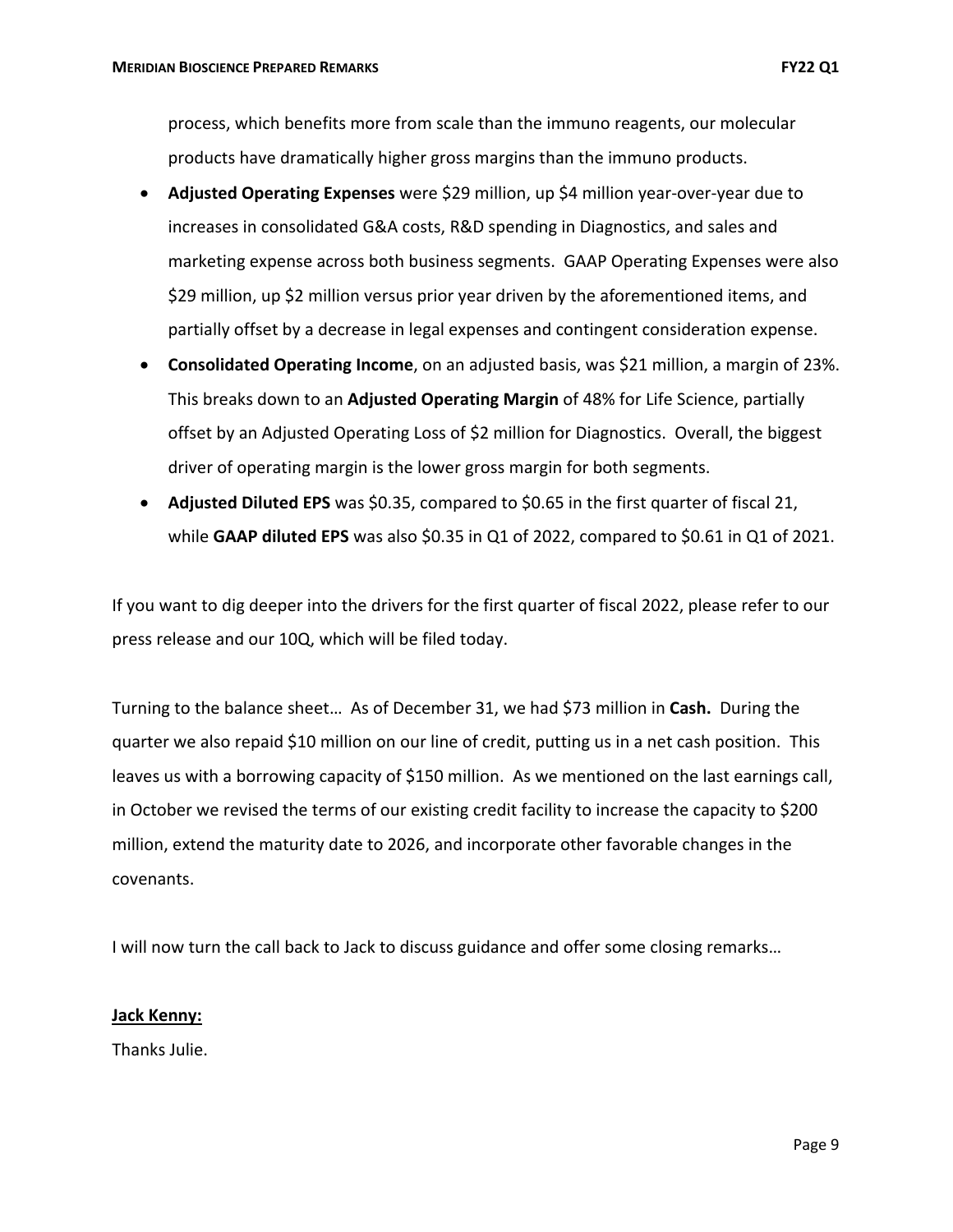As you can see, fiscal 2022 is off to great start and we have even more optimism than we did at the outset. As such, we are raising our guidance. We now expect consolidated net revenues of between \$315 and \$330 million, which includes between \$145 and \$150 million of revenue for our Diagnostics segment, and between \$170 and \$180 million for our Life Science segment. You will notice that the Diagnostics revenue guide remains unchanged. Our current view is that the modest outperformance in the first quarter, coupled with the increased demand we are seeing for our partner SARS-CoV-2 rapid antigen test, will offset any lost revenue from the delay in shipping the Revogene® SARS-CoV-2 assay. We still expect Diagnostics revenue in the second half to be moderately higher than the first half, as LeadCare® production comes back online and we have contribution from the Revogene® SARS-CoV-2 assay. The increase in Life Science revenues reflects the level of demand we are seeing for our reagents, driven primarily by the Omicron wave. As such, you should allocate this increase more to the second quarter than the later quarters.

Adjusted operating margin is expected to be between 21% and 23%. This reflects inflationary pressures on wages and other operating costs, slightly lower gross profit margin in Diagnostics due to the impacts of the LeadCare® recall, and a lower Life Science gross profit margin due to a combination of lesser scale with our molecular products and an increased mix of our lower margin immuno products.

This all equates to an Adjusted EPS range between \$1.10 and \$1.30 based on a fully diluted share count of 44.5 million shares.

It is really great being able to present a quarter with both business segments performing above expectations and, yet again, being on a trajectory to exceed the guidance set at the beginning of the fiscal year. The rest of Q2 still requires some strong execution from our Diagnostics R&D, regulatory and operations teams, as well as both commercial teams, but the progress to date is promising and I remain highly optimistic that Q2 will be another quarter with great accomplishments for both segments.